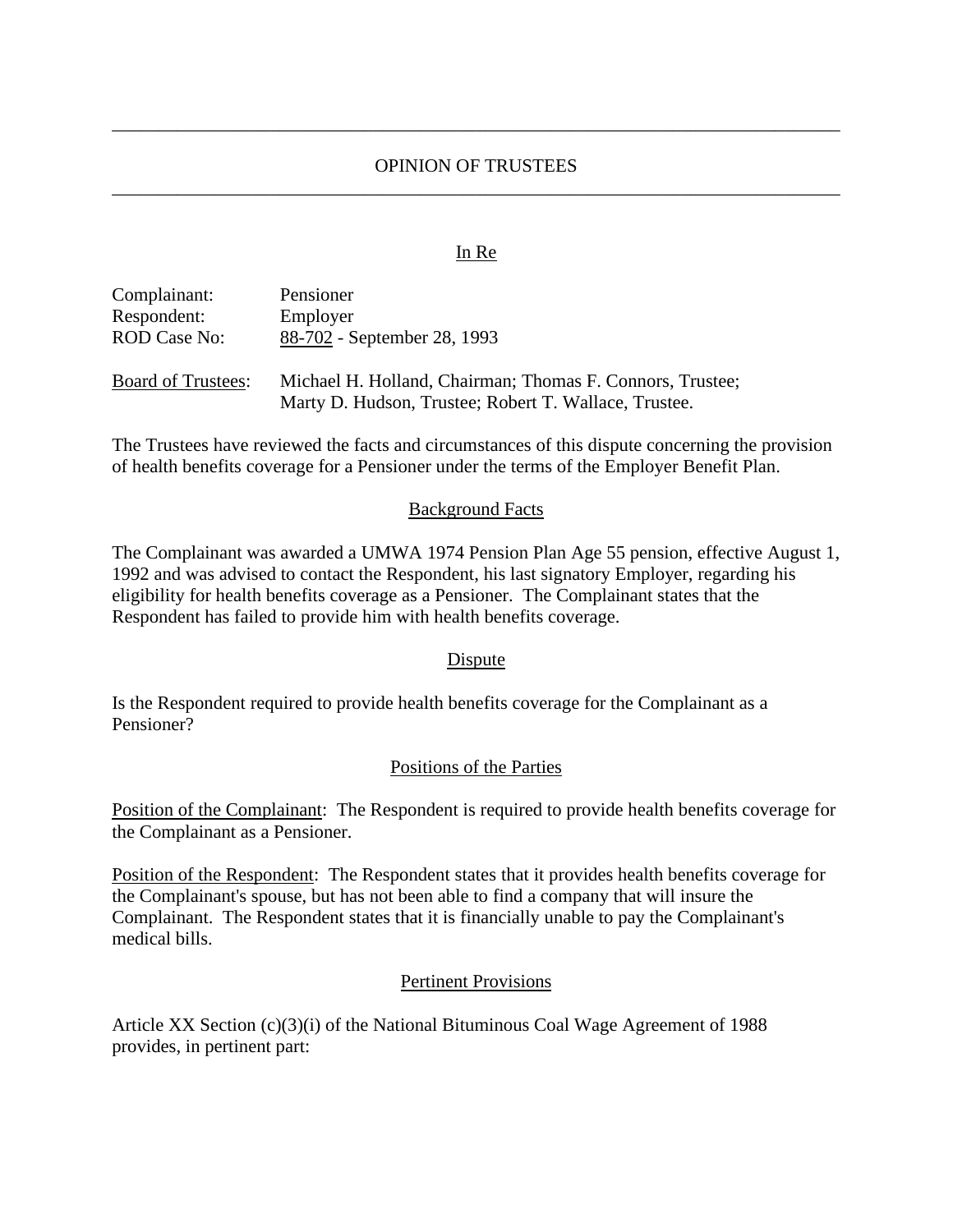Opinion of Trustees ROD Case No. 88-702 Page 2

> (3) (i) Each signatory Employer shall establish and maintain an Employee benefit plan to provide, implemented through an insurance carrier(s), health and other non-pension benefits for its Employees covered by this Agreement as well as pensioners, under the 1974 Pension Plan and Trust, whose last signatory classified employment was with such Employer. The benefits provided by the Employer to its eligible Participants pursuant to such plans shall be guaranteed during the term of this Agreement by that Employer at levels set forth in such plans....

Article I (1), (2) and (5) of the Employer Benefit Plan provide:

# Article I - Definitions

The following terms shall have the meanings herein set forth:

- (1) "Employer" means (Employer's Name).
- (2) "Wage Agreement" means the National Bituminous Coal Wage Agreement of 1988, as amended from time to time and any successor agreement.
- (5) "Pensioner" shall mean any person who is receiving a pension, other than (i) a deferred vested pension based on less than 20 years of credited service, or (ii) a pension based in whole or in part on years of service credited under the terms of Article II G of the 1974 Pension Plan, or any corresponding paragraph of any successor thereto, under the 1974 Pension Plan (or any successor thereto), whose last classified signatory employment was with the Employer, subject to the provisions of Article II B of this Plan.

Article II B. (1) of the Employer Benefit Plan provides:

## Article II - Eligibility

The persons eligible to receive the health benefits pursuant to Article III are as follows:

B. Pensioners

Health benefits and life insurance under Article III hereof shall be provided to Pensioners as follows:

(1) Any Pensioner who is not again employed in classified signatory employment subsequent to